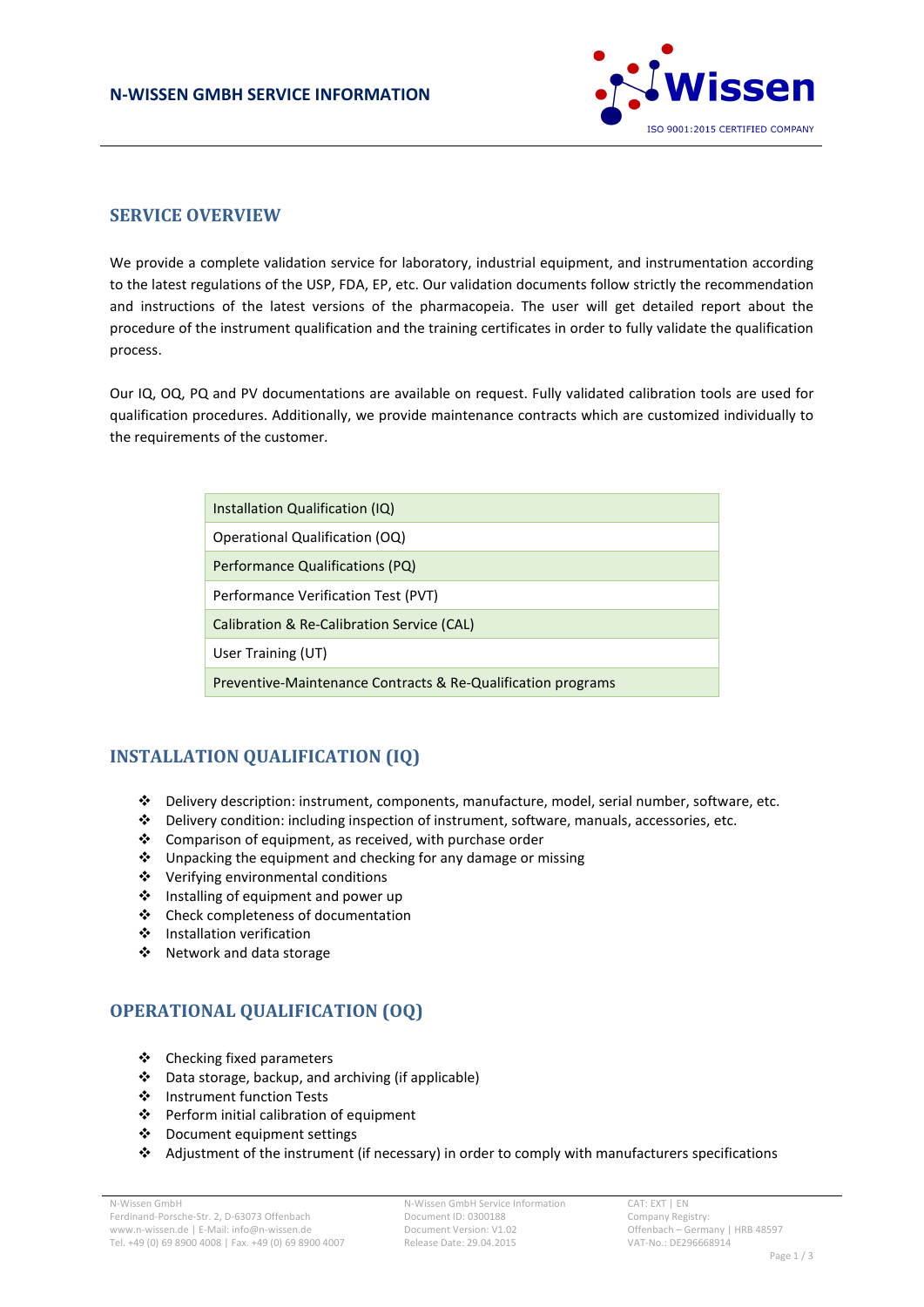

# **PERFORMANCE QUALIFICATIONS (PQ)**

- Define performance criteria and test procedures (SOP)
- Select critical parameters
- Define test intervals, e.g. daily, weekly
- Define corrective actions in case of non-conformance
- Full documentation according to GMP regulation.

### **PERFORMANCE VERIFICATION TEST (PVT)**

- Define performance criteria and test procedures (SOP)
- Select critical parameters
- $\cdot \cdot$  Perform verification tests according to the specific user requirements.
- Full documentation according to GMP regulation.

# **CALIBRATION & RE-CALIBRATION SERVICE**

Laboratory & industrial devices require regular calibration and re-calibration procedures according to specific standards (e.g. DAkkS, ICH-Regulations, etc.). We perform this service on regular bases including reminders and scheduling procedures.

# **USER TRAINING (UT)**

The training materials will be offered by N-Wissen. After the training, the participants will receive their certificates. The topics of the training are:

- $\clubsuit$  Short introduction about theory and applications
- $\clubsuit$  Overview about qualification procedure (for the inspection and audit)
- Required maintenance by the user (daily, weekly, monthly, etc.)
- Information management (if applicable)
- ❖ Pharmacopeia regulations (if applicable)
- ❖ Possible configurations and other options

# **PREVENTIVE MAINTENANCE CONTRACTS (PMS)**

N-Wissen offers effective preventive maintenance programs and re-qualification procedures which include the following advantages:

- $\triangle$  Assure compliance and the continuity of validated equipment status
- ❖ Make the operation of equipment reliable
- Extend lifetime of instrument
- Detailed performance monitoring and reporting

The service contract includes:

- Scheduled preventive maintenance (Each 6 months or 12 months)
- Documenting the Status of the instrument (Status checkup)